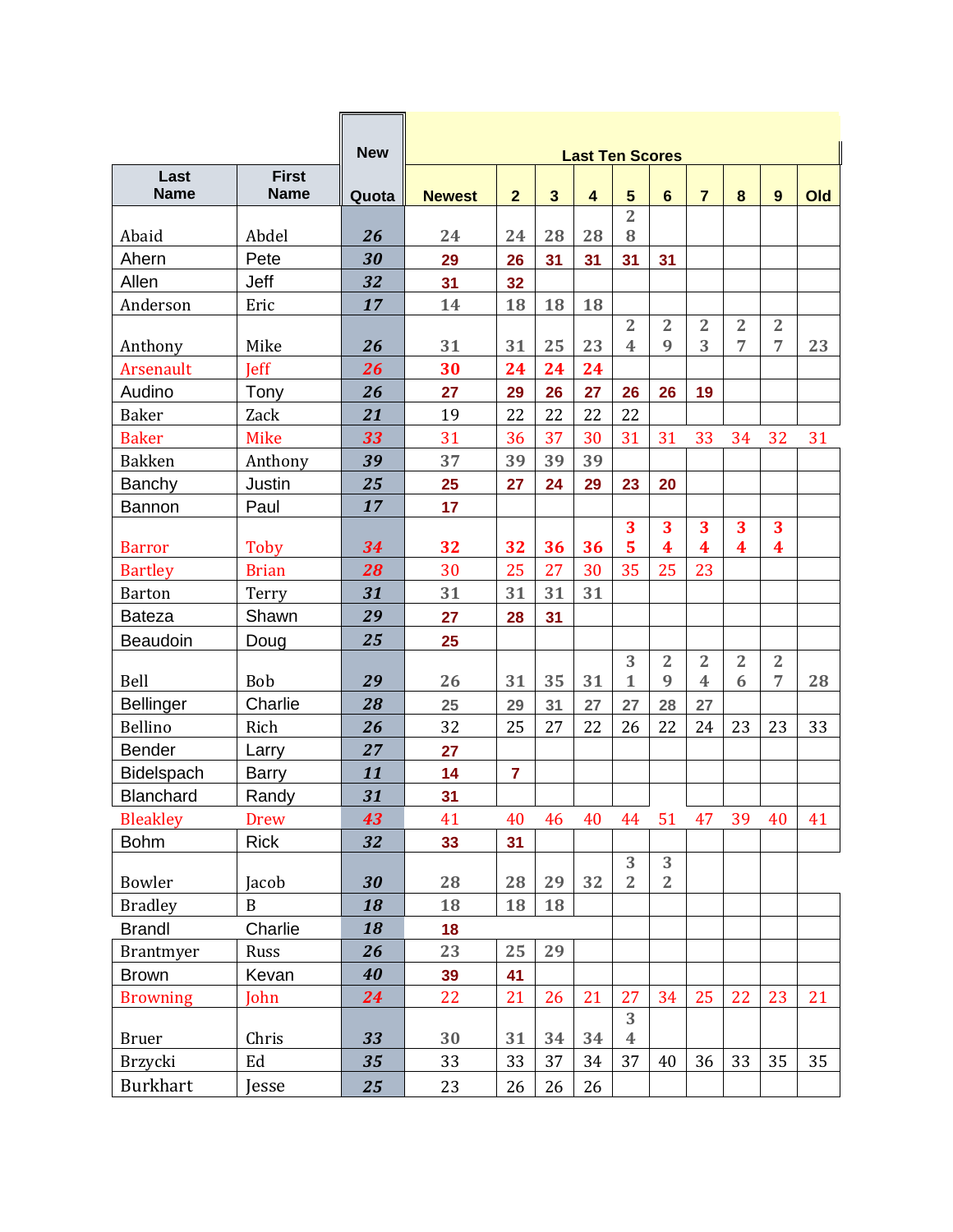| <b>Burks</b>        | Ronnie        | 22 | 24               | 19             |                |                |                              |                                  |                     |                     |                     |    |
|---------------------|---------------|----|------------------|----------------|----------------|----------------|------------------------------|----------------------------------|---------------------|---------------------|---------------------|----|
|                     |               |    |                  | $\overline{2}$ | $\overline{2}$ | $\overline{2}$ |                              |                                  |                     |                     |                     |    |
| <b>Burn</b>         | Ed            | 23 | 30               | $\mathbf{1}$   | $\mathbf{1}$   | $\mathbf{1}$   |                              |                                  |                     |                     |                     |    |
| <b>Burns</b>        | Roy           | 19 | 30               | 19             | 17             | 14             | 17                           |                                  |                     |                     |                     |    |
| <b>Buttinghause</b> |               |    |                  |                |                |                |                              |                                  |                     |                     |                     |    |
| n                   | Remy          | 9  | $\boldsymbol{9}$ |                |                |                |                              |                                  |                     |                     |                     |    |
| Callahan            | Tristan       | 25 | 22               | 32             | 24             | 22             | 32                           | 27                               | 19                  | 24                  | 19                  | 25 |
| Calnan              | Michael       | 28 | 25               | 26             | 29             | 26             | $\overline{2}$<br>7          | 3<br>3                           | 3<br>$\overline{2}$ | $\overline{2}$<br>6 | $\overline{2}$<br>8 | 27 |
| Canezo              | <b>Reggie</b> | 33 | 31               | 34             | 34             | 34             | 3<br>$\overline{\textbf{4}}$ |                                  |                     |                     |                     |    |
| Cannata             | John          | 29 | 29               | 28             | 30             | 30             | 30                           |                                  |                     |                     |                     |    |
| Capabianco          | Joe           | 33 | 38               | 32             | 36             | 35             | 3<br>$\mathbf 1$             | 3<br>$\mathbf{1}$                | 3<br>$\bf{0}$       | 3<br>$\bf{0}$       |                     |    |
| Carriveau           | Dan           | 40 | 43               | 40             | 37             | 41             | 38                           | 35                               | 43                  |                     |                     |    |
| Carson              | <b>Bob</b>    | 13 | 10               | 11             | 13             | 15             | 16                           | 14                               |                     |                     |                     |    |
| Carter              | Jimmy         | 21 | 21               |                |                |                |                              |                                  |                     |                     |                     |    |
| Carter              | Tom           | 6  | $6\phantom{a}$   |                |                |                |                              |                                  |                     |                     |                     |    |
| Charity             | <b>Dick</b>   | 25 | 25               | 25             |                |                |                              |                                  |                     |                     |                     |    |
| Chissell            | Mike          | 35 | 32               | 36             | 36             | 36             |                              |                                  |                     |                     |                     |    |
|                     |               |    |                  |                |                |                | 3                            | 3                                | 3                   | 3                   | 3                   |    |
| Churchill           | Jim           | 34 | 31               | 36             | 31             | 34             | 1                            | 9                                | 6                   | $\mathbf{1}$        | 5                   | 31 |
| Clayton             | Quinn         | 13 | 13               |                |                |                |                              |                                  |                     |                     |                     |    |
|                     |               |    |                  |                |                |                |                              |                                  |                     |                     |                     |    |
|                     | Christophe    |    |                  |                |                |                |                              |                                  |                     |                     |                     |    |
| Coates              | r             | 24 | 24               | 24             | 24             | 24             |                              |                                  |                     |                     |                     |    |
| Cobb                | Mike          | 28 | 26               | 29             |                |                |                              |                                  |                     |                     |                     |    |
| Coe                 | Mike          | 29 | 26               | 28             | 35             | 30             | $\overline{2}$<br>5          | $\overline{2}$<br>$\overline{7}$ | $\overline{2}$<br>7 | 3<br>$\bf{0}$       | $\overline{2}$<br>6 | 32 |
| Coggins             | Pierre        | 32 | 41               | 36             | 29             | 29             | $\overline{2}$<br>9          | $\overline{2}$<br>9              |                     |                     |                     |    |
| Conageski           | Mike          | 31 | 31               |                |                |                |                              |                                  |                     |                     |                     |    |
| Confalone           | Don           | 27 | 25               | 28             | 28             | 28             |                              |                                  |                     |                     |                     |    |
| Conklin             | <b>Bill</b>   | 26 | 23               | 23             | 31             | 29             | 22                           | 26                               | 29                  | 21                  | 27                  | 27 |
| Cooper              | George        | 27 | 28               | 27             | 26             | 32             | 26                           | 25                               |                     |                     |                     |    |
| Cooper              | Josh          | 33 | 32               | 33             | 33             | 33             |                              |                                  |                     |                     |                     |    |
| Cooper              | Mark          | 32 | 29               | 30             | 30             | 31             | 34                           | 34                               | 34                  |                     |                     |    |
| Covell              | Dennis        | 28 | 30               | 32             | 32             | 25             | 25                           | 25                               |                     |                     |                     |    |
| Cox                 | Larry         | 23 | 21               | 26             | 23             |                |                              |                                  |                     |                     |                     |    |
| Crane               | Sean          | 31 | 29               | 32             | 32             | 32             |                              |                                  |                     |                     |                     |    |
| Cribby              | Scott         | 28 | 30               | 31             | 27             | 26             | 26                           |                                  |                     |                     |                     |    |
| Cronk               | Robert        | 40 | 39               | 40             |                |                |                              |                                  |                     |                     |                     |    |
| Curbello            | Henry         | 29 | 29               | 29             | 29             |                |                              |                                  |                     |                     |                     |    |
| Curtis              | Lee           | 35 | 33               | 36             | 36             | 36             |                              |                                  |                     |                     |                     |    |
| <b>Dailey</b>       | Jon           | 25 | 26               | 23             | 23             | 23             | 24                           | 24                               | 28                  | 25                  | 28                  | 28 |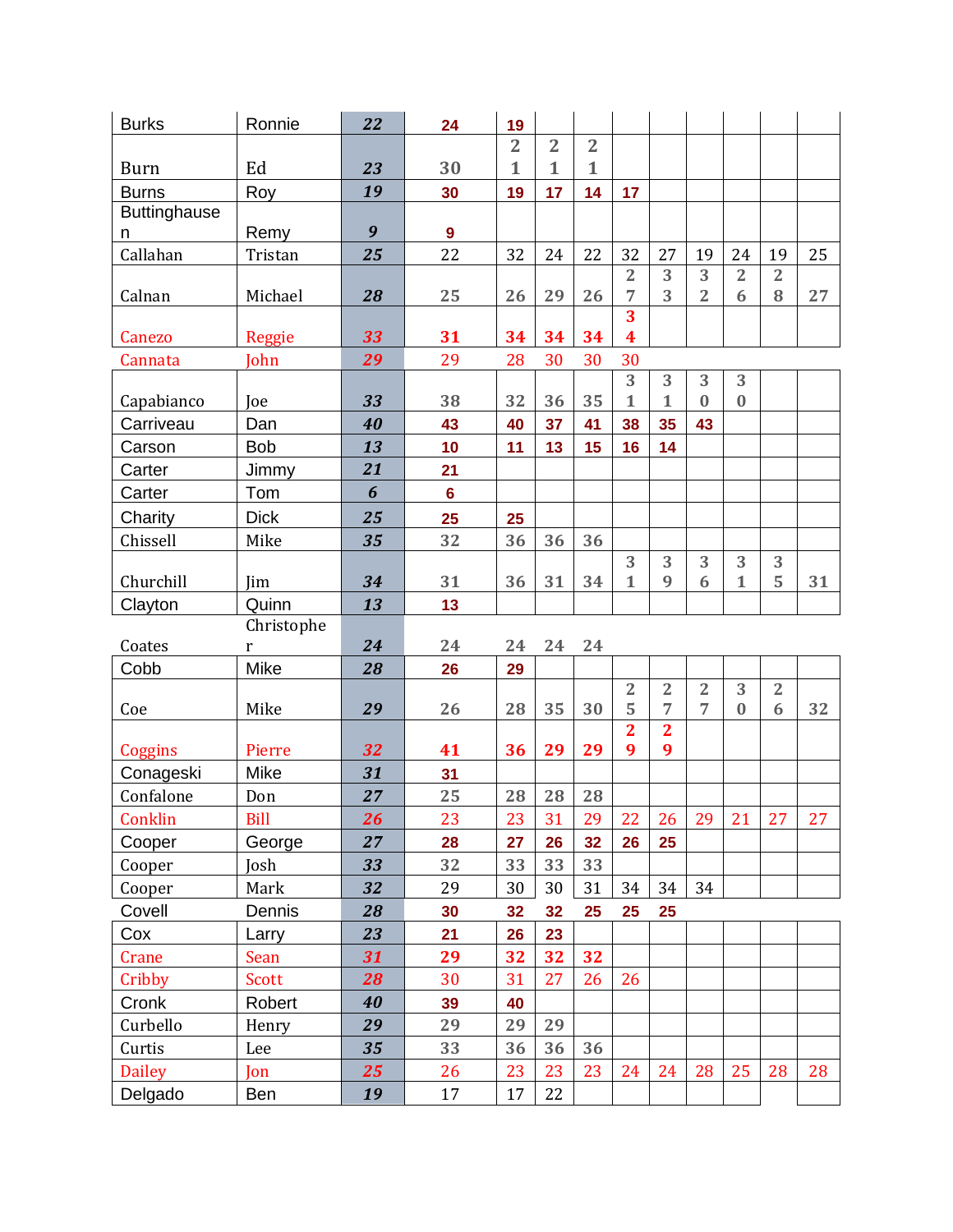| DeMagistris      | Ben         | 30             | 27             | 36        | 39 | 32 | 31                 | 24                             | 31                      | 28                               | 25                       | 23 |
|------------------|-------------|----------------|----------------|-----------|----|----|--------------------|--------------------------------|-------------------------|----------------------------------|--------------------------|----|
| Diaz             | Mike        | 16             | 15             | 16        |    |    |                    |                                |                         |                                  |                          |    |
| <b>Dienes</b>    | Bill        | 35             | 43             | 27        |    |    |                    |                                |                         |                                  |                          |    |
| Dionne           | <b>Mark</b> | 26             | 26             | 23        | 25 | 27 | 29                 | 24                             |                         |                                  |                          |    |
| <b>Donaldson</b> | Dana        | 28             | 28             | 25        | 30 | 25 | 28                 | 27                             | 29                      | 26                               | 31                       | 28 |
| Donisio          | Albert      | 29             | 34             | 34        | 27 | 29 | 23                 | 24                             | 29                      | 29                               | 30                       | 34 |
| Douglas          | Chris       | $\overline{7}$ | $\overline{7}$ |           |    |    |                    |                                |                         |                                  |                          |    |
| <b>Drew</b>      | Trevor      | 16             | 16             |           |    |    |                    |                                |                         |                                  |                          |    |
| Dubose           | Winston     | 29             | 29             |           |    |    |                    |                                |                         |                                  |                          |    |
| Dunkelberger     | <b>Nik</b>  | 18             | 16             | 19        | 19 | 19 |                    |                                |                         |                                  |                          |    |
|                  |             |                |                |           |    |    | 3                  | $\overline{2}$                 | 3                       | $\boldsymbol{2}$                 | 3                        |    |
| Dupre            | Rene        | 30             | 27             | 27        | 32 | 33 | 5                  | $\overline{7}$                 | $\bf{0}$                | 8                                | 3                        | 28 |
| Dupre            | Rich        | 25             | 25             |           |    |    |                    |                                |                         |                                  |                          |    |
| Dupre            | Rene        | 30             | 27             | 27        | 27 | 32 | 3<br>3             | 3<br>5                         | $\overline{2}$<br>7     | 3<br>$\bf{0}$                    | $\overline{2}$<br>8      | 33 |
| Dyer             | Robert      | 32             | 32             | 30        | 31 | 31 | 31                 | 41                             | 37                      | 29                               | 30                       | 30 |
|                  |             |                |                |           |    |    | $\overline{2}$     | $\overline{2}$                 | $\overline{2}$          | $\overline{2}$                   | $\overline{2}$           |    |
| Eckstein         | Chris       | 28             | 25             | 31        | 26 | 26 | 7                  | 9                              | 7                       | 7                                | 7                        | 30 |
|                  |             |                |                |           |    |    | $\overline{2}$     | 3                              | $\overline{3}$          | 3                                | 3                        |    |
| Edwards          | Jeff        | 31             | 28             | 33        | 28 | 28 | 9                  | 3                              | $\bf{0}$                | 1                                | $\bf{0}$                 | 35 |
| Erdmann          | Ron         | 31             | 29             | 32        | 32 | 32 |                    |                                |                         |                                  |                          |    |
| Eskew            | Chad        | 28             | 37             | 33        | 24 | 24 | 25                 | 25                             | 28                      | 31                               |                          |    |
|                  |             |                |                |           |    |    |                    |                                |                         |                                  |                          |    |
|                  |             |                |                |           |    |    | 3                  | $\overline{\textbf{4}}$        | $\overline{\mathbf{4}}$ | $\overline{\mathbf{4}}$          | $\overline{\mathbf{4}}$  |    |
| Farren           | Dalan       | 42             | 40             | 41        | 47 | 44 | 9                  | 6                              | $\boldsymbol{4}$        | $\bf{0}$                         | 3                        | 39 |
| Fendley          | <b>Rick</b> | 14             | 11             | 12        | 17 | 14 | 17                 | 11                             |                         |                                  |                          |    |
|                  |             |                |                |           |    |    | $\mathbf{1}$       | $\mathbf{1}$                   | $\mathbf{1}$            | $\mathbf{1}$                     | $\overline{2}$           |    |
| Fillmer          | Gary        | 15             | 12             | 16        | 13 | 13 | 4                  | $\overline{7}$                 | 8                       | 3                                | $\bf{0}$                 | 18 |
| Fisaro           | Lou         | 25             | 23             | 26        | 26 | 26 |                    |                                |                         |                                  |                          |    |
| Fox              | Mike        | 40             | 39             | 40        | 40 | 40 |                    |                                |                         |                                  |                          |    |
| Fox              | <b>Mike</b> | 41             | 48             | 39        | 40 | 40 | 40<br>$\mathbf{1}$ |                                |                         |                                  |                          |    |
| Fusaro           | Lou         | <u>19</u>      | <b>16</b>      | <b>17</b> | 17 | 25 | $\overline{7}$     | $\mathbf{1}$<br>8 <sup>1</sup> | $\mathbf{1}$<br>8       | $\mathbf{1}$<br>$\boldsymbol{9}$ | $\mathbf{2}$<br>$\bf{0}$ | 20 |
| Fustaino         | Sam         | 29             | 27             | 30        | 30 | 30 |                    |                                |                         |                                  |                          |    |
| Galluccio        | Joe         | 33             | 30             | 30        | 30 | 37 | 31                 | 30                             | 32                      | 31                               | 38                       | 37 |
| Gambino          | Benny       | 25             | 25             |           |    |    |                    |                                |                         |                                  |                          |    |
|                  |             |                |                |           |    |    | $\mathbf{1}$       | $\overline{2}$                 | 2                       | $\overline{2}$                   |                          |    |
| Gaskin           | Sean        | 18             | 17             | 20        | 16 | 16 | 7                  | $\bf{0}$                       | $\bf{0}$                | $\bf{0}$                         |                          |    |
|                  |             |                |                |           |    |    | 1                  | $\mathbf{1}$                   | $\mathbf{1}$            | $\mathbf{1}$                     | $\mathbf{1}$             |    |
| Gass             | Jamie       | 16             | 14             | 14        | 14 | 24 | 4                  | 6                              | $\overline{\mathbf{4}}$ | 5                                | 5                        | 16 |
| Gedraitis        | Alan        | 18             | 17             | 15        | 15 | 22 | 15                 | 16                             | 19                      | 17                               | 19                       | 23 |
| Gefers           | Melissa     | 25             | 28             | 25        | 24 | 22 | 25                 | 28                             | 26                      | 22                               | 22                       | 27 |
| Gentile          | Sam         | 13             | 13             |           |    |    |                    |                                |                         |                                  |                          |    |
| Gerbino          | <b>Jeff</b> | 28             | 36             | 24        | 27 | 24 | $\mathbf{2}$<br>7  | 3<br>9                         | $\mathbf{2}$<br>3       | $\mathbf{2}$<br>$\boldsymbol{4}$ | $\overline{2}$<br>8      | 25 |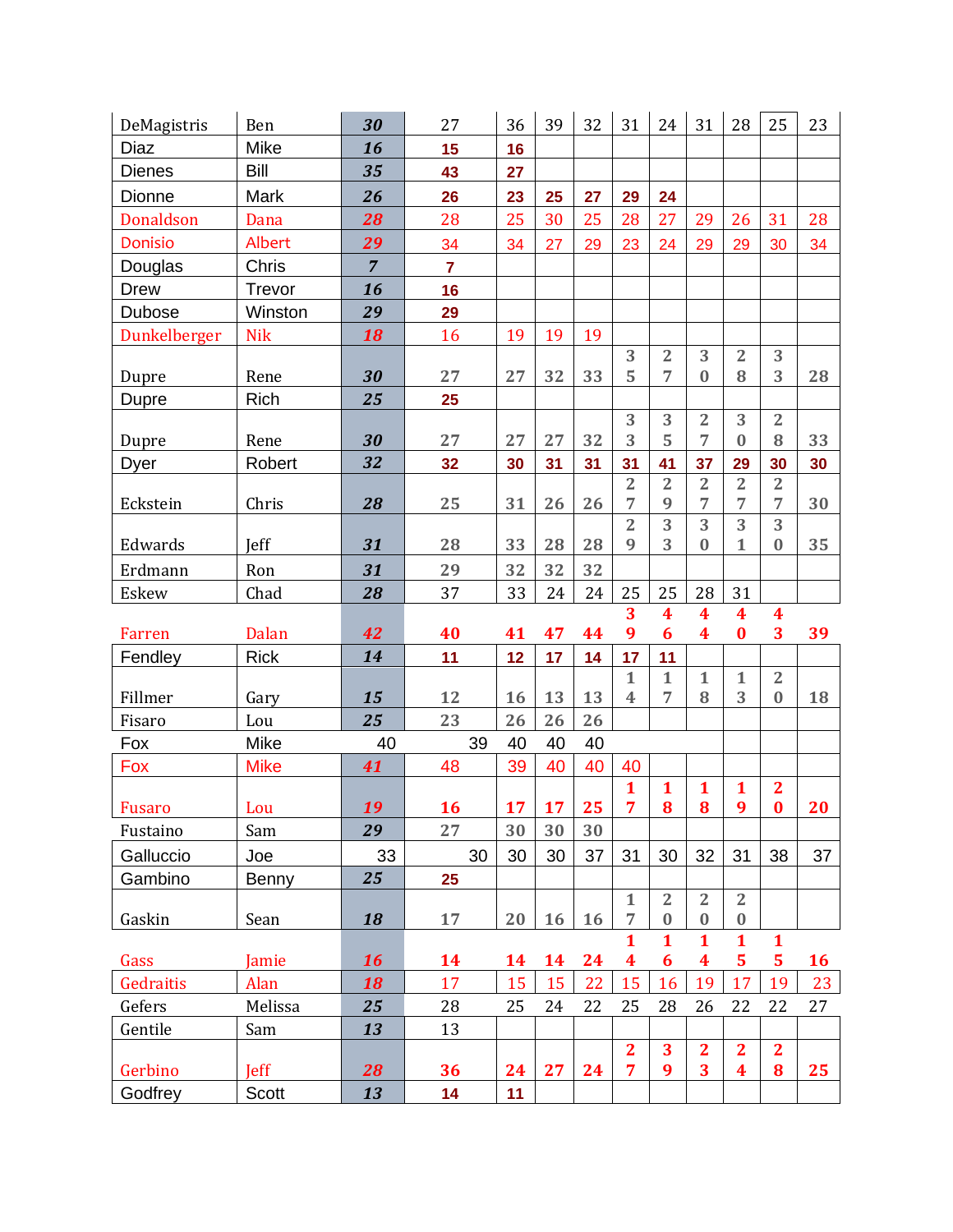| Goluba          | <b>Tony</b>    | 28       | 27       | 25              | 24 | 29 | 29                       | 26                       | 30                       | 32                                 | 24                   | 32 |
|-----------------|----------------|----------|----------|-----------------|----|----|--------------------------|--------------------------|--------------------------|------------------------------------|----------------------|----|
| Green           | Glen           | 25       | 24       | 23              | 26 | 26 | 26                       |                          |                          |                                    |                      |    |
| Grey            | Austin         | 44       | 42       | 45              | 45 | 45 |                          |                          |                          |                                    |                      |    |
| Griffin         | Danny          | 29       | 28       | 30              | 30 |    |                          |                          |                          |                                    |                      |    |
| Grishaw         | Bill           | 30       | 30       |                 |    |    |                          |                          |                          |                                    |                      |    |
| Hamilton        | Kevin          | 17       | 17       |                 |    |    |                          |                          |                          |                                    |                      |    |
| Hancock         | Ken            | 19       | 21       | 21              | 17 | 17 |                          |                          |                          |                                    |                      |    |
|                 |                |          |          |                 |    |    | $\overline{2}$           | $\overline{2}$           | $\overline{2}$           | $\overline{2}$                     | $\overline{2}$       |    |
| Harper          | Chris          | 27       | 24       | 32              | 26 | 23 | 7                        | 9                        | 3                        | 4                                  | 9                    | 28 |
| Harris          | David          | 28       | 25       | 30              |    |    |                          |                          |                          |                                    |                      |    |
|                 |                | 30       | 35       | 27              | 28 | 30 | $\overline{2}$<br>9      | 3<br>$\mathbf{1}$        | 3<br>6                   | $\overline{2}$<br>9                | $\overline{2}$<br>9  | 29 |
| Harrison        | John           |          |          |                 |    |    |                          |                          |                          |                                    |                      |    |
| Harrison        | Tolmand        | 16       | 16       |                 |    |    |                          |                          |                          |                                    |                      |    |
| Heath           | <b>Jack</b>    | 13       | 11       | 14              |    |    |                          |                          |                          |                                    |                      |    |
| Hillman         | Pete           | 20       | 20       |                 |    |    |                          |                          |                          |                                    |                      |    |
| Himelspaugh     | Walter         | 41       | 41       |                 |    |    |                          |                          |                          |                                    |                      |    |
| Himmanen        | Hank           | 30       | 27       | 28              | 29 | 29 | 32                       | 32                       | 32                       |                                    |                      |    |
| Hinchy          | Chris          | 33       | 33       | 33              |    |    |                          |                          |                          |                                    |                      |    |
| Hopper          | Robert         | 41       | 43       | 42              | 39 | 44 | 40                       | 42                       | 43                       | 37                                 | 38                   | 39 |
| Horner          | Don            | 30       | 31       | 28              | 30 | 29 | 29                       | 29                       | 33                       |                                    |                      |    |
| Hramika         | Patrick        | 25<br>42 | 25<br>40 | 42              | 42 | 42 |                          |                          |                          |                                    |                      |    |
| Hume            | Tim<br>Michael | 10       |          |                 |    |    |                          |                          |                          |                                    |                      |    |
| Hunt<br>Ibrahin | Samir          | 32       | 10<br>30 | 33              | 32 | 33 | 31                       | 35                       | 30                       | 31                                 | 33                   | 34 |
| Isabella        | Craig          | 22       | 20       | 20              | 20 | 28 | 20                       | 21                       | 27                       |                                    |                      |    |
| Isabella        | <b>Travis</b>  | 29       | 29       |                 | 32 | 27 | 27                       | 28                       | 26                       |                                    |                      |    |
|                 |                |          |          | 31              |    |    | $\overline{\mathbf{4}}$  | 3                        | 3                        | $\overline{4}$                     | 3                    |    |
| Jackson         | Kiel           | 37       | 38       | 34              | 33 | 37 | $\mathbf{1}$             | $\overline{\mathbf{4}}$  | 5                        | $\mathbf{1}$                       | 6                    | 39 |
| Jeffers         | Gary           | 30       | 32       | 29              | 29 | 29 |                          |                          |                          |                                    |                      |    |
| Jenny           | Randy          | 30       | 30       | 30              | 30 |    |                          |                          |                          |                                    |                      |    |
|                 |                |          |          |                 |    |    | $\overline{2}$           |                          |                          |                                    |                      |    |
| Johnes          | Thomas         | 20       | 27       | 18              | 17 | 18 | $\overline{2}$           |                          |                          |                                    |                      |    |
|                 |                |          |          |                 |    |    | $\overline{2}$           | $\overline{2}$           | $\mathbf{2}$             | $\mathbf{2}$                       |                      |    |
| Johnson         | James          | 19       | 17       | 17              | 20 | 20 | $\bf{0}$<br>$\mathbf{1}$ | $\bf{0}$<br>$\mathbf{1}$ | $\bf{0}$<br>$\mathbf{1}$ | $\boldsymbol{0}$<br>$\overline{2}$ | 20<br>$\overline{2}$ | 20 |
| Johnston        | Scott          | 21       | 24       | 23              | 26 | 17 | 8                        | 8                        | 8                        | 6                                  | $\overline{2}$       | 18 |
| <b>Jones</b>    | <b>Bob</b>     | 33       | 39       | 36              | 39 | 34 | 36                       | 31                       | 28                       | 28                                 | 28                   | 29 |
|                 |                |          |          |                 |    |    | $\mathbf{1}$             |                          |                          |                                    |                      |    |
| Joyce           | Tony           | 17       | 14       | 15              | 18 | 18 | $\bf 8$                  |                          |                          |                                    |                      |    |
| Kalathakis      | <b>Dimos</b>   | 33       | 30       | 33              | 33 | 33 | 33                       | 33                       |                          |                                    |                      |    |
| Karantonis      | John           | 30       | 27       | 37              | 27 | 27 | 28                       | 32                       | 29                       | 32                                 | 29                   | 30 |
| Kazery          | George         | 26       | 23       | 26              | 26 | 26 | 26                       | 26                       |                          |                                    |                      |    |
|                 |                |          |          |                 |    |    | 3                        |                          |                          |                                    |                      |    |
| <b>Kelsey</b>   | Phil           | 28       | 30       | 20              | 30 | 30 | $\bf{0}$                 |                          |                          |                                    |                      |    |
| Klein           | <b>Tyler</b>   | 17       | 15       | 17 <sub>2</sub> | 16 | 17 | 19                       | 20                       |                          |                                    |                      |    |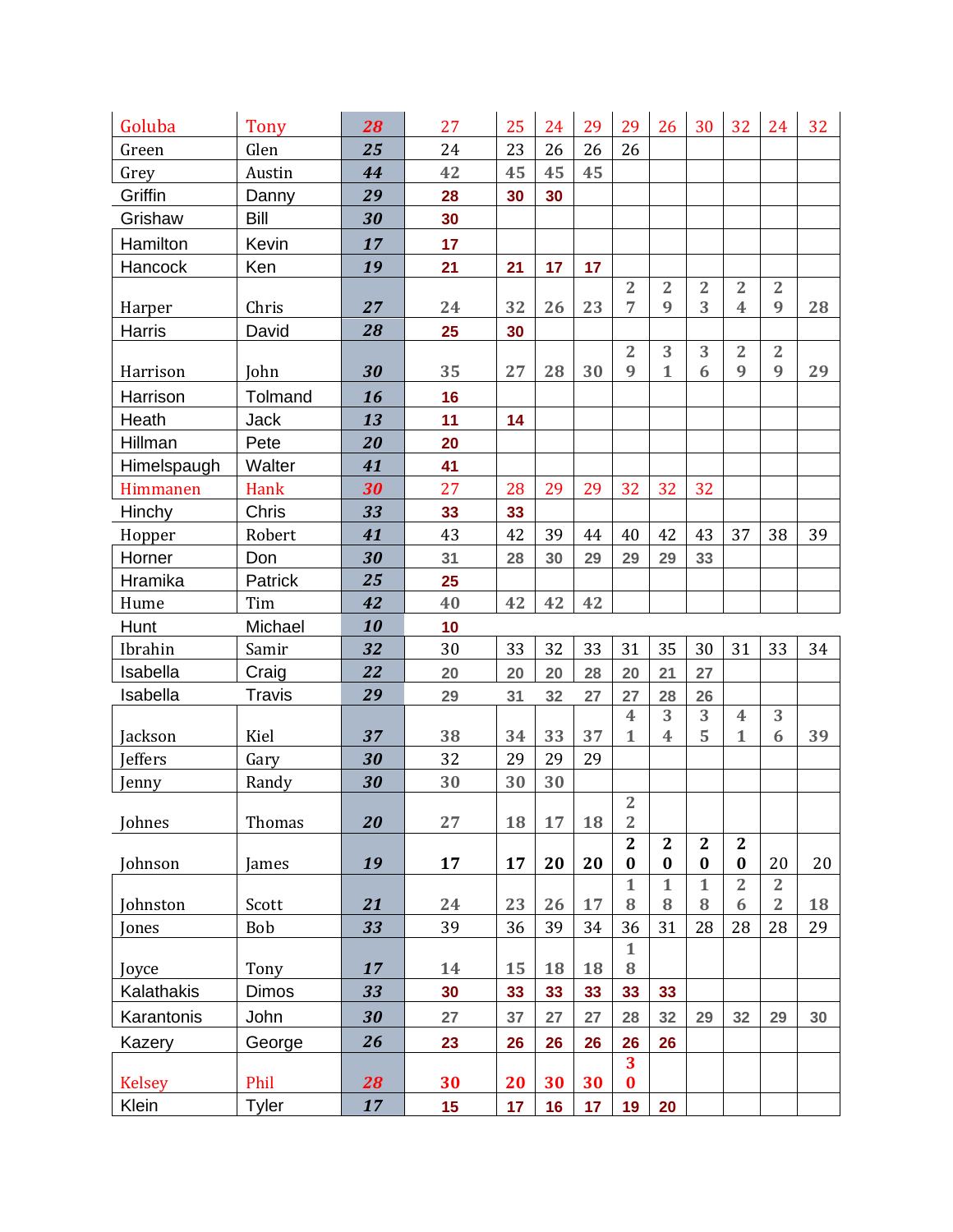| Klitzke                   | Mark             | 41       | 49       | 43 | 45 | 36 | 44                                      | 40                | 39                      | 35                               |                         |    |
|---------------------------|------------------|----------|----------|----|----|----|-----------------------------------------|-------------------|-------------------------|----------------------------------|-------------------------|----|
| <b>Koskos</b>             | Alex             | 40       | 40       | 40 | 40 |    |                                         |                   |                         |                                  |                         |    |
| Krenenzer                 | Cy               | 23       | 21       | 21 | 22 | 25 | 25                                      | 25                |                         |                                  |                         |    |
| Kuyrkendala               | Austin           | 28       | 28       | 25 | 26 | 26 | 29                                      | 26                | 34                      | 25                               | 28                      | 30 |
| Labon                     | Al               | 32       | 32       | 29 | 38 | 28 | 30                                      | 31                | 29                      | 31                               | 32                      | 35 |
| LaClair                   | Phil             | 13       | 13       |    |    |    |                                         |                   |                         |                                  |                         |    |
| Lafleur                   | Cathy            | 23       | 20       | 26 | 21 | 21 | 22                                      | 23                | 22                      | 22                               | 29                      | 23 |
| Lafleur                   | Milton           | 31       | 32       | 33 | 30 | 30 | 29                                      | 29                | 32                      | 30                               | 30                      | 30 |
|                           |                  |          |          |    |    |    | 3                                       | $\overline{2}$    | $\overline{2}$          | $\overline{3}$                   | 3                       |    |
| Lang                      | Joey             | 31       | 34       | 29 | 29 | 33 | $\overline{2}$                          | 7                 | 8                       | 5                                | $\bf{0}$                | 28 |
| Larson                    | Larry            | 26       | 24       | 28 |    |    |                                         |                   |                         |                                  |                         |    |
| Levesque                  | Job              | 38       | 36       | 36 | 36 | 36 | 35                                      | 42                | 46                      | 45                               | 33                      | 37 |
|                           |                  | 18       | 30       | 19 | 15 | 12 | $\mathbf{1}$<br>$\overline{\mathbf{4}}$ | $\mathbf{1}$<br>5 |                         |                                  |                         |    |
| Lisi<br>MacDonald         | Richard          | 25       |          |    |    |    | 21                                      | 22                |                         |                                  |                         |    |
|                           | <b>Bruce</b>     |          | 25       | 30 | 26 | 28 | $\overline{2}$                          | $\overline{2}$    | $\overline{\mathbf{2}}$ | $\overline{\mathbf{2}}$          | $\overline{\mathbf{2}}$ |    |
| Mancini                   | <b>Matt</b>      | 27       | 23       | 26 | 35 | 28 | 6                                       | 6                 | 5                       | $\overline{7}$                   | 6                       | 32 |
|                           |                  |          |          |    |    |    | $\overline{2}$                          | $\overline{2}$    | $\overline{2}$          |                                  |                         |    |
| <b>Marangos</b>           | <b>Demetrios</b> | 25       | 25       | 23 | 24 | 28 | 6                                       | 6                 | $\boldsymbol{6}$        |                                  |                         |    |
| Marston                   | Gus              | 16       | 16       |    |    |    |                                         |                   |                         |                                  |                         |    |
| Martin                    | John             | 29       | 27       | 30 | 30 | 30 |                                         |                   |                         |                                  |                         |    |
| Mason                     | Rich             | 21       | 19       | 22 | 22 | 22 |                                         |                   |                         |                                  |                         |    |
|                           |                  |          |          |    |    |    | $\overline{2}$                          | $\overline{2}$    | $\overline{2}$          | 3                                | 3                       |    |
| McAfee                    | Darrel           | 29       | 31       | 29 | 26 | 27 | 7                                       | 8                 | 8                       | $\mathbf{1}$                     | $\mathbf{1}$            | 31 |
|                           |                  |          |          |    |    |    | $\overline{2}$<br>9                     | $\overline{2}$    | $\overline{2}$<br>7     | $\overline{2}$<br>$\overline{7}$ | $\overline{2}$<br>7     |    |
| McArthur                  | Pete             | 27       | 30       | 24 | 25 | 31 |                                         | 6                 |                         |                                  |                         |    |
| <b>McCarty</b><br>McCarty | Jerome<br>ID     | 30<br>23 | 30<br>26 | 23 | 22 | 22 | 22                                      |                   |                         |                                  |                         |    |
| <b>McCarty</b>            | J.C.             | 23       | 25       | 22 | 21 | 21 | 22                                      | 22                | 26                      |                                  |                         | 21 |
|                           | Drew             | 36       |          |    |    |    |                                         |                   |                         | 28                               | 21                      |    |
| McGlynn                   |                  |          | 36       |    |    |    | 3                                       | $\overline{2}$    | $\overline{2}$          | $\overline{2}$                   | $\overline{2}$          |    |
| McGrady                   | John             | 25       | 22       | 25 | 22 | 23 | $\overline{2}$                          | 3                 | $\overline{2}$          | $\overline{2}$                   | $\overline{\mathbf{4}}$ | 31 |
| McKnight                  | Jim              | 35       | 33       | 36 | 36 | 36 |                                         |                   |                         |                                  |                         |    |
| McMahon                   | Rich             | 25       | 25       |    |    |    |                                         |                   |                         |                                  |                         |    |
| McManamon                 | Sean             | 39       | 37       | 40 | 40 | 40 |                                         |                   |                         |                                  |                         |    |
| Mestaukas                 | Ken              | 24       | 22       | 23 | 24 | 29 | 22                                      | 23                |                         |                                  |                         |    |
| Miller                    | Garrett          | 23       | 21       | 24 |    |    |                                         |                   |                         |                                  |                         |    |
| Miller                    | Jim              | 23       | 23       |    |    |    |                                         |                   |                         |                                  |                         |    |
| <b>Mills</b>              | Joe              | 23       | 26       | 21 | 22 | 23 | 23                                      | 24                |                         |                                  |                         |    |
| Misiasz                   | John             | 27       | 27       |    |    |    |                                         |                   |                         |                                  |                         |    |
| Moody                     | Rocky            | 21       | 23       | 19 | 20 |    |                                         |                   |                         |                                  |                         |    |
| Morgan                    | Grant            | 29       | 26       | 29 | 27 | 31 | 26                                      | 32                | 30                      | 29                               | 29                      | 29 |
|                           |                  |          |          |    |    |    | 3                                       |                   |                         |                                  |                         |    |
| <b>Mosier</b>             | Ted              | 35       | 33       | 33 | 36 | 36 | 6                                       |                   |                         |                                  |                         |    |
| Murphy                    | Conner           | 13       | 17       | 11 | 11 | 12 | 12                                      | 11                | 15                      | 13                               | 13                      | 14 |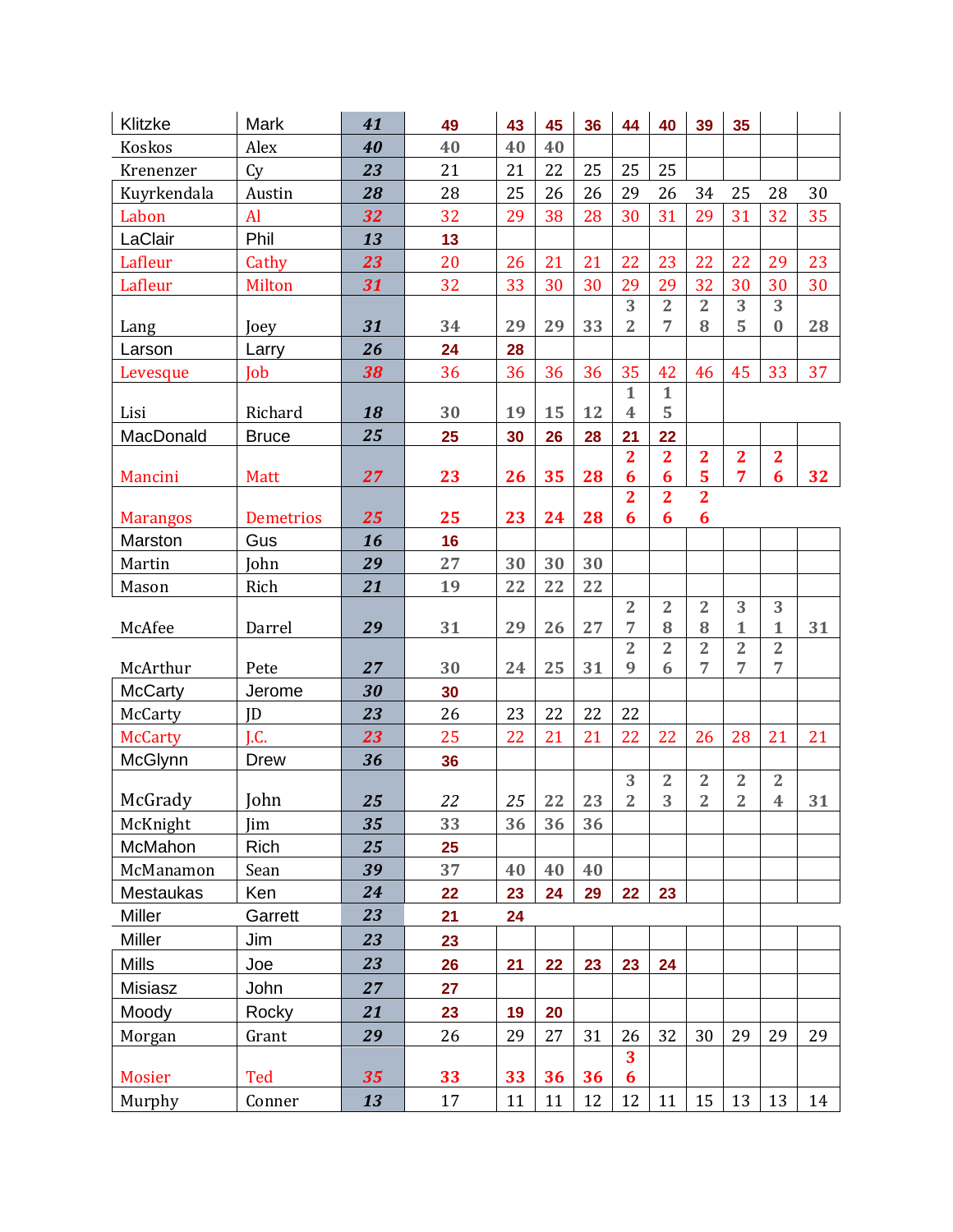| <b>Murphy</b>   | Patrick       | 25 | 28 | 30 | 26 | 25 | 22                      | 28                      | 22                      | 22                      | 29                           | 22 |
|-----------------|---------------|----|----|----|----|----|-------------------------|-------------------------|-------------------------|-------------------------|------------------------------|----|
| Mya-San         | Albert        | 40 | 38 | 41 | 41 | 41 |                         |                         |                         |                         |                              |    |
| <b>Nelson</b>   | Dan           | 27 | 24 | 24 | 32 | 29 | 24                      | 27                      | 26                      | 31                      | 26                           | 26 |
|                 |               |    |    |    |    |    | $\overline{2}$          | $\overline{2}$          | $\overline{2}$          | $\overline{\mathbf{2}}$ | $\overline{\mathbf{4}}$      |    |
| <b>Nelson</b>   | <b>Mark</b>   | 29 | 27 | 28 | 26 | 38 | 8                       | 5                       | 6                       | 6                       | $\bf{0}$                     | 25 |
| <b>Nelson</b>   | <b>Mark</b>   | 30 | 32 | 27 | 28 | 26 | 3<br>8                  | $\overline{2}$<br>8     | $\overline{2}$<br>5     | $\overline{2}$<br>6     | $\overline{2}$<br>6          | 40 |
| <b>Oldro</b>    | <b>Bob</b>    | 34 | 31 | 32 | 42 | 31 | 31                      | 35                      | 31                      | 42                      | 31                           | 33 |
| <b>Oldro</b>    | Keri          | 37 | 35 | 36 | 35 | 36 | 36                      | 40                      | 41                      | 39                      | 35                           | 36 |
| Ortega          | Carolos       | 25 | 25 |    |    |    |                         |                         |                         |                         |                              |    |
| Padova          | Andy          | 38 | 36 | 47 | 41 | 39 | 39                      | 31                      | 39                      | 38                      | 38                           | 36 |
| Padova          | Jordan        | 36 | 33 | 34 | 34 | 34 | 34                      | 35                      | 35                      | 36                      | 36                           | 44 |
| Padova          | <b>Austin</b> | 42 | 49 | 38 | 42 | 46 | 37                      | 38                      | 42                      |                         |                              |    |
|                 |               |    |    |    |    |    | 3                       |                         |                         |                         |                              |    |
| Parks           | Shelby        | 31 | 24 | 31 | 34 | 34 | $\overline{\mathbf{4}}$ |                         |                         |                         |                              |    |
| Partlo          | Roger         | 28 | 29 | 28 | 28 | 28 |                         |                         |                         |                         |                              |    |
|                 |               |    |    |    |    |    | 3                       |                         |                         |                         |                              |    |
| Pease           | Paul          | 32 | 34 | 32 | 32 | 32 | $\overline{2}$          |                         |                         |                         |                              |    |
| Pecore          | <b>Brian</b>  | 19 | 16 | 18 | 19 | 20 | 23                      | 20                      | 17                      | 18                      |                              |    |
| Pecore          | Gary          | 31 | 29 | 33 | 30 | 33 | $\overline{2}$<br>9     | $\mathbf{2}$<br>9       | $\overline{2}$<br>9     | 3<br>6                  | $\overline{\mathbf{2}}$<br>9 | 35 |
| Peterson        | Jeff          | 21 | 21 |    |    |    |                         |                         |                         |                         |                              |    |
|                 |               |    |    |    |    |    | 3                       | $\overline{4}$          | $\overline{\mathbf{4}}$ | $\overline{\mathbf{4}}$ | 5                            |    |
| Phillips        | Mike          | 40 | 40 | 36 | 36 | 41 | $\overline{7}$          | $\mathbf{0}$            | $\bf{0}$                | 3                       | $\bf{0}$                     | 33 |
| <b>Phillips</b> | <b>Bob</b>    | 30 | 31 | 28 | 35 | 30 | 31                      | 25                      |                         |                         |                              |    |
| Piemonte        | Ryan          | 24 | 24 |    |    |    |                         |                         |                         |                         |                              |    |
|                 |               |    |    |    |    |    | $\overline{2}$          | $\overline{2}$          | $\overline{2}$          | $\overline{2}$          | $\mathbf{1}$                 |    |
| Pitts           | <b>Steve</b>  | 23 | 20 | 22 | 24 | 20 | $\mathbf{1}$            | $\overline{\mathbf{4}}$ | 8                       | 7                       | 7                            |    |
| Poe             | Charlie       | 15 | 15 |    |    |    |                         |                         |                         |                         |                              |    |
| Powers          | Rick          | 37 | 35 | 36 | 36 | 37 | 3<br>7                  | 3<br>7                  | 3<br>7                  | 3<br>7                  | 3<br>8                       | 40 |
| Prack           | Don           | 19 | 19 | 20 | 16 | 18 | 17                      | 17                      | 19                      | 24                      | 21                           | 17 |
| Price           | Rich          | 15 | 15 |    |    |    |                         |                         |                         |                         |                              |    |
| Priolo          | Sam           | 23 | 23 |    |    |    |                         |                         |                         |                         |                              |    |
| Proulx          | <b>Rick</b>   | 20 | 20 |    |    |    |                         |                         |                         |                         |                              |    |
|                 |               |    |    | 3  | 3  |    |                         |                         |                         |                         |                              |    |
| Renda           | Joe           | 39 | 39 | 9  | 9  | 39 |                         |                         |                         |                         |                              |    |
| Richards        | Ryan          | 28 | 25 | 36 | 30 | 24 | 24                      | 25                      | 28                      | 28                      |                              |    |
|                 |               |    |    |    |    |    | $\overline{2}$          | $\overline{2}$          | $\mathbf{1}$            | $\mathbf{1}$            | $\mathbf{1}$                 |    |
| Rish            | Anthony       | 20 | 17 | 18 | 18 | 19 | $\overline{\mathbf{4}}$ | 6                       | 8                       | 8                       | 8                            | 24 |
|                 |               |    |    |    |    |    | 3                       | 3                       |                         |                         |                              |    |
| Rocco           | <b>Bob</b>    | 35 | 32 | 34 | 37 | 35 | $\overline{5}$          | 5                       |                         |                         |                              |    |
| Rose            | Dick          | 32 | 36 | 30 | 30 | 30 |                         |                         |                         |                         |                              |    |
| Roxby           | Gary          | 32 | 29 | 31 | 40 | 29 | 36                      | 30                      | 30                      | 31                      | 31                           | 35 |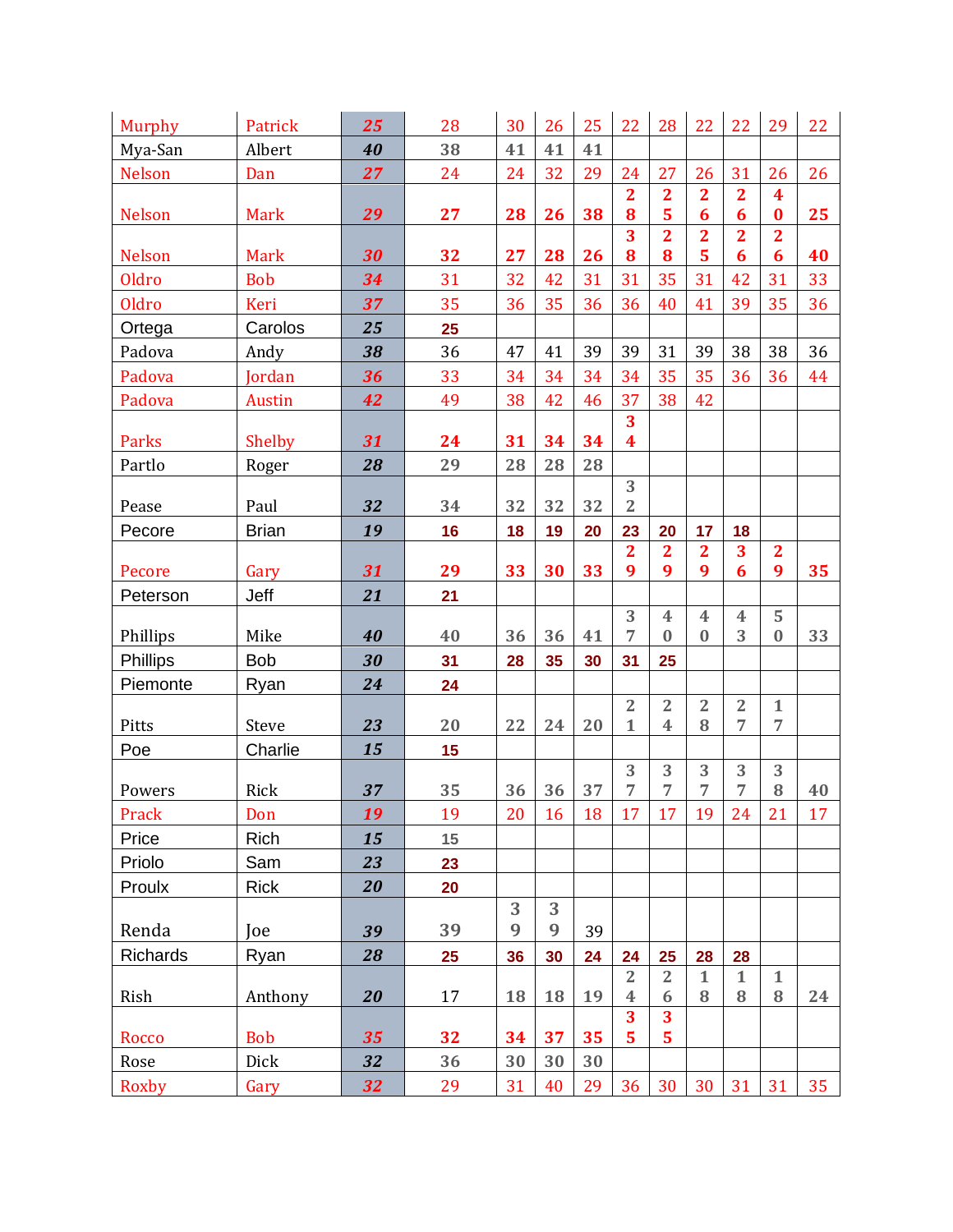| Ruggieoro      | John         | 27       | 25 | 28       | 28             | 28 |                         |                         |                         |                         |                              |    |
|----------------|--------------|----------|----|----------|----------------|----|-------------------------|-------------------------|-------------------------|-------------------------|------------------------------|----|
| <b>Rush</b>    | <b>Mike</b>  | 10       | 13 | 9        | $\overline{7}$ | 9  | 11                      |                         |                         |                         |                              |    |
|                |              |          |    |          |                |    | $\overline{2}$          | $\overline{2}$          |                         |                         |                              |    |
| <b>Sans</b>    | Robert       | 24       | 24 | 21       | 24             | 24 | $\overline{\mathbf{4}}$ | $\overline{\mathbf{4}}$ |                         |                         |                              |    |
| Sayer          | Mike         | 21       | 21 |          |                |    |                         |                         |                         |                         |                              |    |
| Scallon        | Matt         | 16       | 13 | 14       | 20             | 17 | $\mathbf{1}$<br>9       | $\mathbf{1}$<br>6       | $\mathbf{1}$<br>8       | $\mathbf{1}$<br>8       | $\mathbf{1}$<br>$\mathbf{1}$ | 17 |
| Schmidt        | Jay          | 19       | 19 |          |                |    |                         |                         |                         |                         |                              |    |
| Schmidt        | Kevin        | 21       | 21 |          |                |    |                         |                         |                         |                         |                              |    |
| Schwartz       | Mike         | 15       | 15 |          |                |    |                         |                         |                         |                         |                              |    |
|                |              |          |    |          |                |    | $\overline{2}$          | $\mathbf{1}$            | $\overline{2}$          | $\overline{2}$          | $\overline{2}$               |    |
| Sellner        | Robert       | 22       | 18 | 22       | 23             | 18 | $\overline{2}$          | 9                       | $\overline{\mathbf{4}}$ | 5                       | $\overline{\mathbf{4}}$      | 20 |
| Sellner        | Robert       | 24       | 25 | 22       | 22             | 23 | 23                      | 27                      | 26                      | 26                      | 26                           |    |
| Sharp          | Damien       | 14       | 14 |          |                |    |                         |                         |                         |                         |                              |    |
| <b>Sheets</b>  | <b>Brad</b>  | 36       | 43 | 36       | 40             | 32 | 27                      | 35                      |                         |                         |                              |    |
| Sherman        | <b>Jeff</b>  | 37       | 34 | 35       | 35             | 36 | 36                      | 40                      | 40                      | 40                      |                              |    |
| Sherwood       | Chuck        | 31       | 29 | 29       | 37             | 28 | 28                      | 29                      | 41                      | 34                      | 27                           | 31 |
| Sizemore       | Rich         | 26       | 27 | 27       | 30             | 24 | 25                      | 24                      | 31                      | 25                      | 25                           | 26 |
| Slusher        | Greg         | 36       | 38 | 34       | 34             | 35 | 35                      | 45                      | 37                      | 35                      | 35                           | 36 |
| <b>Smith</b>   | <b>Rich</b>  | 23       | 21 | 28       | 23             | 28 | 27                      | 18                      | 24                      | 20                      | 18                           |    |
|                |              |          |    |          |                |    | $\overline{2}$          | $\overline{2}$          | $\overline{2}$          | $\overline{2}$          |                              |    |
| Smith          | Dave         | 25       | 22 | 23       | 23             | 24 | $\overline{\mathbf{4}}$ | 8                       | 8                       | 8                       |                              |    |
| Snyder         | Pam          | 27       | 27 | 25       | 28             | 28 | $\overline{2}$<br>8     |                         |                         |                         |                              |    |
| Snyder         | John         | 33       | 30 | 31       | 32             | 32 | 32                      | 34                      | 33                      | 33                      | 36                           | 33 |
|                |              |          |    |          |                |    | $\overline{2}$          | $\overline{2}$          | 3                       | $\mathbf{1}$            | $\mathbf{1}$                 |    |
| Sopel          | Richard      | 23       | 20 | 26       | 20             | 24 | 3                       | 7                       | $\mathbf{1}$            | 8                       | 3                            | 24 |
| Stanger        | Keith        | 24       | 26 | 25       | 22             | 23 |                         |                         |                         |                         |                              |    |
| <b>Stevens</b> | Jim          | 29       | 34 | 29       | 23             | 30 |                         |                         |                         |                         |                              |    |
| <b>Stine</b>   | <b>Kevin</b> | 25       | 25 | 25       | 25             | 25 |                         |                         |                         |                         |                              |    |
|                |              |          |    |          | 31             | 32 | 3                       | 3<br>3                  | 3<br>3                  | 3<br>3                  | 3                            |    |
| Suprenant      | John         | 33<br>31 | 34 | 30<br>31 |                |    | $\mathbf{2}$            |                         |                         |                         | $\boldsymbol{4}$             | 34 |
| Sutton         | Luke         |          | 31 |          |                |    |                         |                         |                         |                         |                              |    |
| Tarquinto      | Jeff         | 26       | 23 | 26       | 26             | 26 | 26<br>$\overline{2}$    | 26<br>$\overline{2}$    | $\mathbf{2}$            | $\mathbf{2}$            | $\overline{2}$               |    |
| Tee            | <b>Mike</b>  | 27       | 30 | 33       | 32             | 28 | 6                       | 3                       | $\overline{\mathbf{4}}$ | $\overline{\mathbf{4}}$ | $\overline{7}$               | 25 |
| <b>Thomas</b>  | Jason        | 29       | 28 | 25       | 25             | 37 | 29                      | 28                      | 33                      | 28                      | 24                           | 28 |
| Thompson       | Matt         | 21       | 19 | 19       | 25             | 25 | 20                      | 20                      | 20                      | 21                      | 21                           | 24 |
| Thorton        | Joe          | 29       | 27 | 30       | 30             | 30 |                         |                         |                         |                         |                              |    |
|                |              |          |    |          |                |    | $\overline{2}$          | $\mathbf{2}$            |                         |                         |                              |    |
| Thorton        | Chris        | 23       | 20 | 21       | 22             | 25 | $\overline{\mathbf{5}}$ | $\overline{\mathbf{5}}$ |                         |                         |                              |    |
| <b>Tieff</b>   | <b>Dave</b>  | 32       | 30 | 35       | 30             | 30 | 30                      | 36                      | 37                      | 33                      | 31                           | 31 |
|                |              |          |    |          |                |    | 3                       |                         |                         |                         |                              |    |
| Timmons        | Earl         | 32       | 29 | 30       | 35             | 32 | $\overline{2}$          |                         |                         |                         |                              |    |